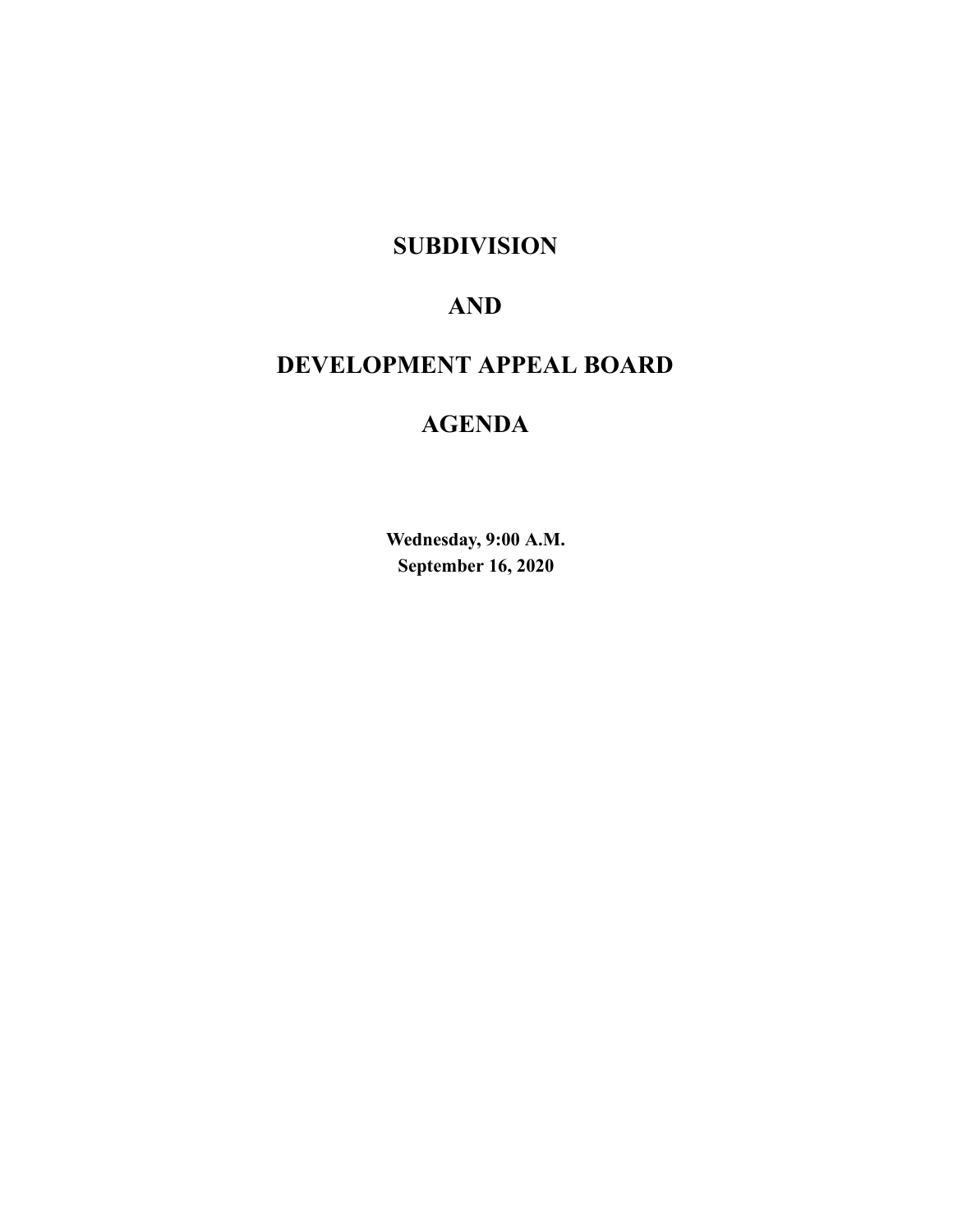| $\mathbf{I}$ | 9:00 A.M.   | SDAB-D-20-120 |                                                                                                                                                                                        |  |  |
|--------------|-------------|---------------|----------------------------------------------------------------------------------------------------------------------------------------------------------------------------------------|--|--|
|              | WITHDRAWN   |               | Construct an 89 Dwelling Multi-unit Housing<br>building with underground parkade. There are 4<br>existing Multi-unit Housing buildings (24)<br>Dwellings each) that will remain onsite |  |  |
|              |             |               | 9505 - 80 Street NW                                                                                                                                                                    |  |  |
|              |             |               | Project No.: 360864623-002                                                                                                                                                             |  |  |
| $\mathbf{H}$ | $1:30$ P.M. | SDAB-D-20-121 |                                                                                                                                                                                        |  |  |
|              |             |               | Install a Minor Digital On-premises Sign                                                                                                                                               |  |  |
|              |             |               | (Freestanding) (3-Sided Sign, 2-digital panels<br>facing 100 Ave and 178 st)(EXECUTIVE                                                                                                 |  |  |
|              |             |               | <b>ROYAL HOTEL   STEELS)</b>                                                                                                                                                           |  |  |
|              |             |               | 10010 - 178 Street NW                                                                                                                                                                  |  |  |
|              |             |               | Project No.: 143901847-005                                                                                                                                                             |  |  |

## **SUBDIVISION AND DEVELOPMENT APPEAL BOARD**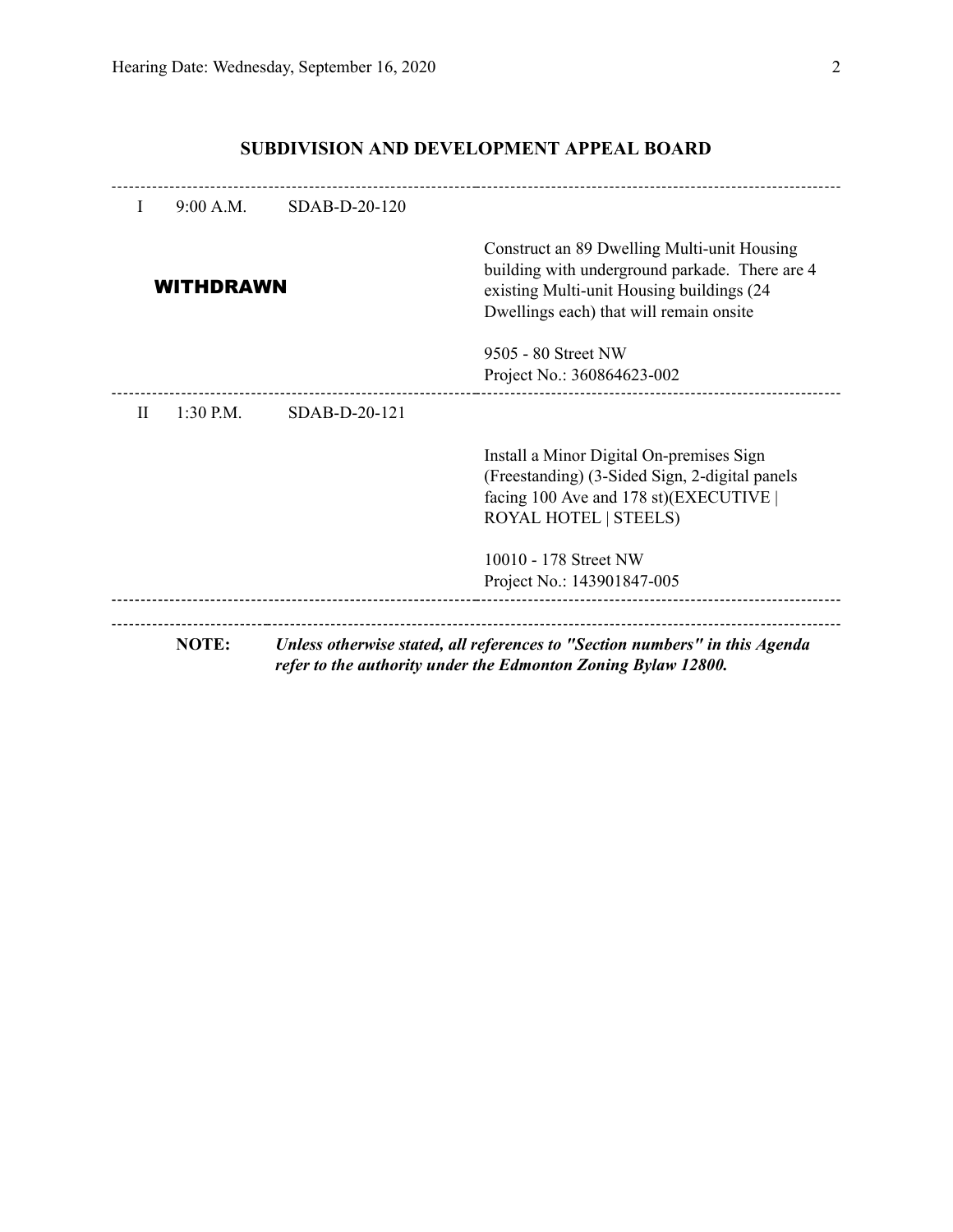## **ITEM I: 9:00 A.M. FILE: SDAB-D-20-120**

|                                               | AN APPEAL FROM THE DECISION OF THE DEVELOPMENT OFFICER                                                                                                                                |
|-----------------------------------------------|---------------------------------------------------------------------------------------------------------------------------------------------------------------------------------------|
| <b>APPELLANT:</b>                             |                                                                                                                                                                                       |
| <b>APPLICATION NO.:</b>                       | 360864623-002                                                                                                                                                                         |
| <b>APPLICATION TO:</b>                        | Construct an 89 Dwelling Multi-unit Housing building<br>with underground parkade. There are 4 existing<br>Multi-unit Housing buildings (24 Dwellings each) that<br>will remain onsite |
| <b>DECISION OF THE</b>                        |                                                                                                                                                                                       |
| DEVELOPMENT AUTHORITY:                        | Approved with conditions                                                                                                                                                              |
| <b>DECISION DATE:</b>                         | WITHDRAWN<br>July 27, 2020                                                                                                                                                            |
| <b>DATE OF APPEAL:</b>                        | August 25, 2020                                                                                                                                                                       |
| NOTIFICATION PERIOD:                          | August 4, 2020 through August 25, 2020                                                                                                                                                |
| <b>RESPONDENT:</b>                            |                                                                                                                                                                                       |
| MUNICIPAL DESCRIPTION<br>OF SUBJECT PROPERTY: | 9505 - 80 Street NW                                                                                                                                                                   |
| <b>LEGAL DESCRIPTION:</b>                     | Plan 1640KS Blk 3 Lot 48                                                                                                                                                              |
| ZONE:                                         | (RA7) Low Rise Apartment Zone                                                                                                                                                         |
| <b>OVERLAY:</b>                               | N/A                                                                                                                                                                                   |
| <b>STATUTORY PLAN:</b>                        | N/A                                                                                                                                                                                   |
|                                               |                                                                                                                                                                                       |

## *Grounds for Appeal*

The Appellant provided the following reasons for appealing the decision of the Development Authority: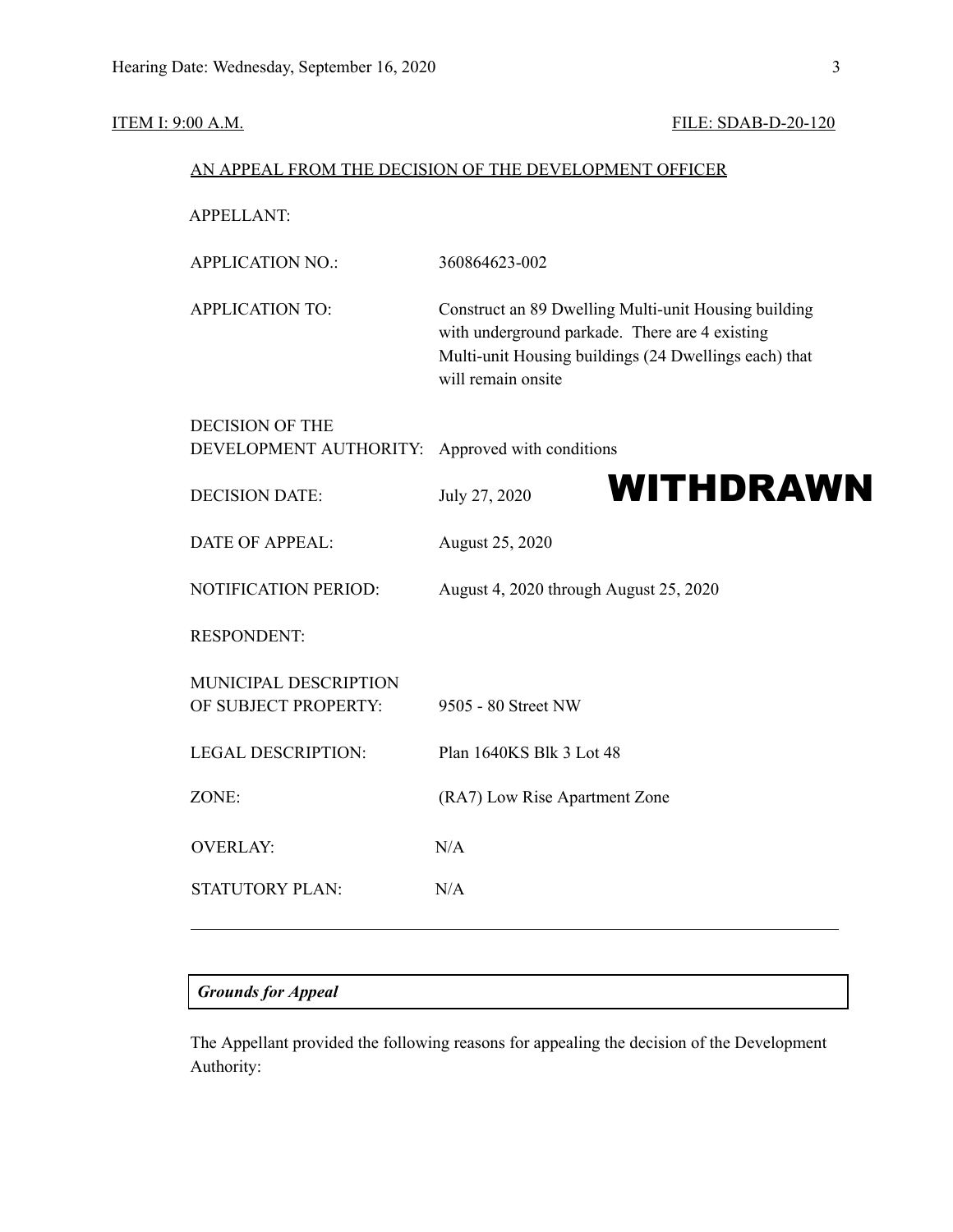### ITEM II: 1:30 P.M. FILE: SDAB-D-20-121

| AN APPEAL FROM THE DECISION OF THE DEVELOPMENT OFFICER                                                                                                     |  |  |
|------------------------------------------------------------------------------------------------------------------------------------------------------------|--|--|
|                                                                                                                                                            |  |  |
| 143901847-005                                                                                                                                              |  |  |
| Install a Minor Digital On-premises Sign (Freestanding)<br>(3-Sided Sign, 2-digital panels facing 100 Ave and 178<br>st)(EXECUTIVE   ROYAL HOTEL   STEELS) |  |  |
|                                                                                                                                                            |  |  |
| DEVELOPMENT AUTHORITY: Refused                                                                                                                             |  |  |
| August 19, 2020                                                                                                                                            |  |  |
| August 22, 2020                                                                                                                                            |  |  |
| 10010 - 178 Street NW                                                                                                                                      |  |  |
| Plan 9922363 Blk 10 Lot 7                                                                                                                                  |  |  |
| (CHY) Highway Corridor Zone                                                                                                                                |  |  |
| Major Commercial Corridors Overlay                                                                                                                         |  |  |
| Place LaRue West Neighbourhood Area Structure Plan                                                                                                         |  |  |
|                                                                                                                                                            |  |  |

## *Grounds for Appeal*

The Appellant provided the following reasons for appealing the decision of the Development Authority:

> We are writing this letter to ask for your support of our application on behalf of The Royal Hotel. The application is to renew the existing permit for a freestanding sign with digital cabinet.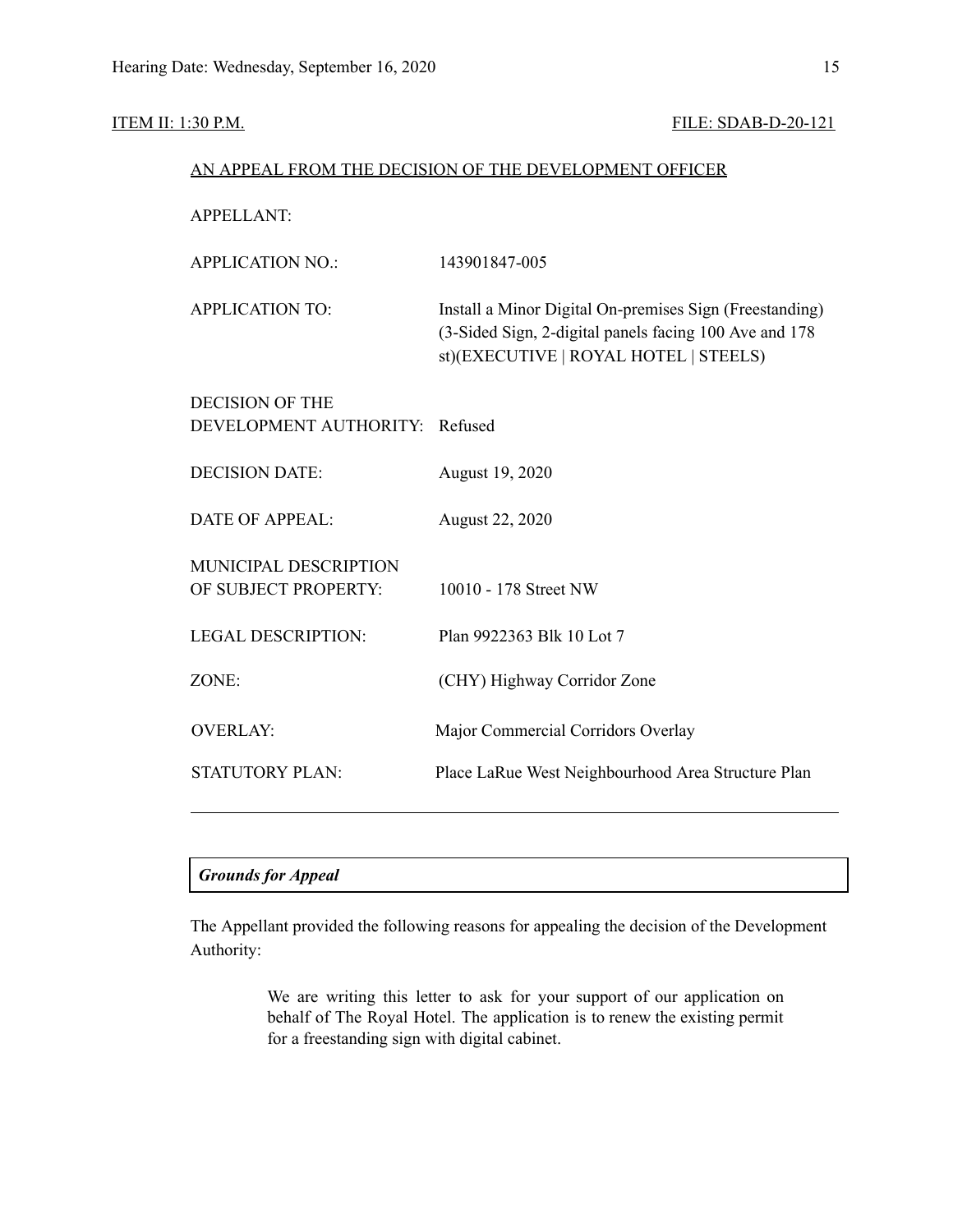The permit for this sign was originally approved in 2014 for a five-year term. To our knowledge, the sign has been operated in accordance with the rules set out in that permit, and there haven't been any complaints or issues with the sign.

To secure the original permit, The Royal Hotel worked with planning for some time to come to the approved design and location, and certainly did their part to work with City planning staff. The value of the sign was \$75,000, which is a very sizeable investment.

When we made the application for renewal, current planning staff identified some issues with the sign. This came as a great surprise to The Royal Hotel, as they thought that everything was resolved prior to their permit being issued in 2014.

In response to the Reason for Refusal, we have these comments:

*1. Section 59F.3(5)(a): Minor Digital On-Premise Signs shall be subject to the following regulation: the maximum height shall be 8. 0m.*

There was an error in the drawings supplied the applicant showing the sign being over height by 0.4 m. This error has been corrected and the sign conforms to the height of 8.0 m that was approved in 2014.

*2. Section 59F.3(5)(c)(ii): The maximum area shall be 20 m2 for proposed signs that are Freestanding Signs. The maximum combined area of Digital Sign Copy and any other type of copy on the same sign face shall not exceed 30 m2*.

The existing permit references approval for a sign area variance of 3.45 m2. However, the definition of "sign area" is for the portion of the sign on which copy is intended to be placed. The bottom six feet of this sign is not intended for copy. The actual sign area is 23 m2, and therefore a variance should not be required for this.

#### 3*. Sign location*

*The plan in ef ect is the Place la Rue West Neighborhood area structure plan (NASP) Sub-area B-Highway Commercial and Auto Sales District.*

The existing location was approved by a staff variance in 2014. The current staff refusal references a desire to protect "the privacy of residents south of 100 Avenue." It's important to note that only two sides of the sign have a digital cabinet, and the third side has a traditional cabinet.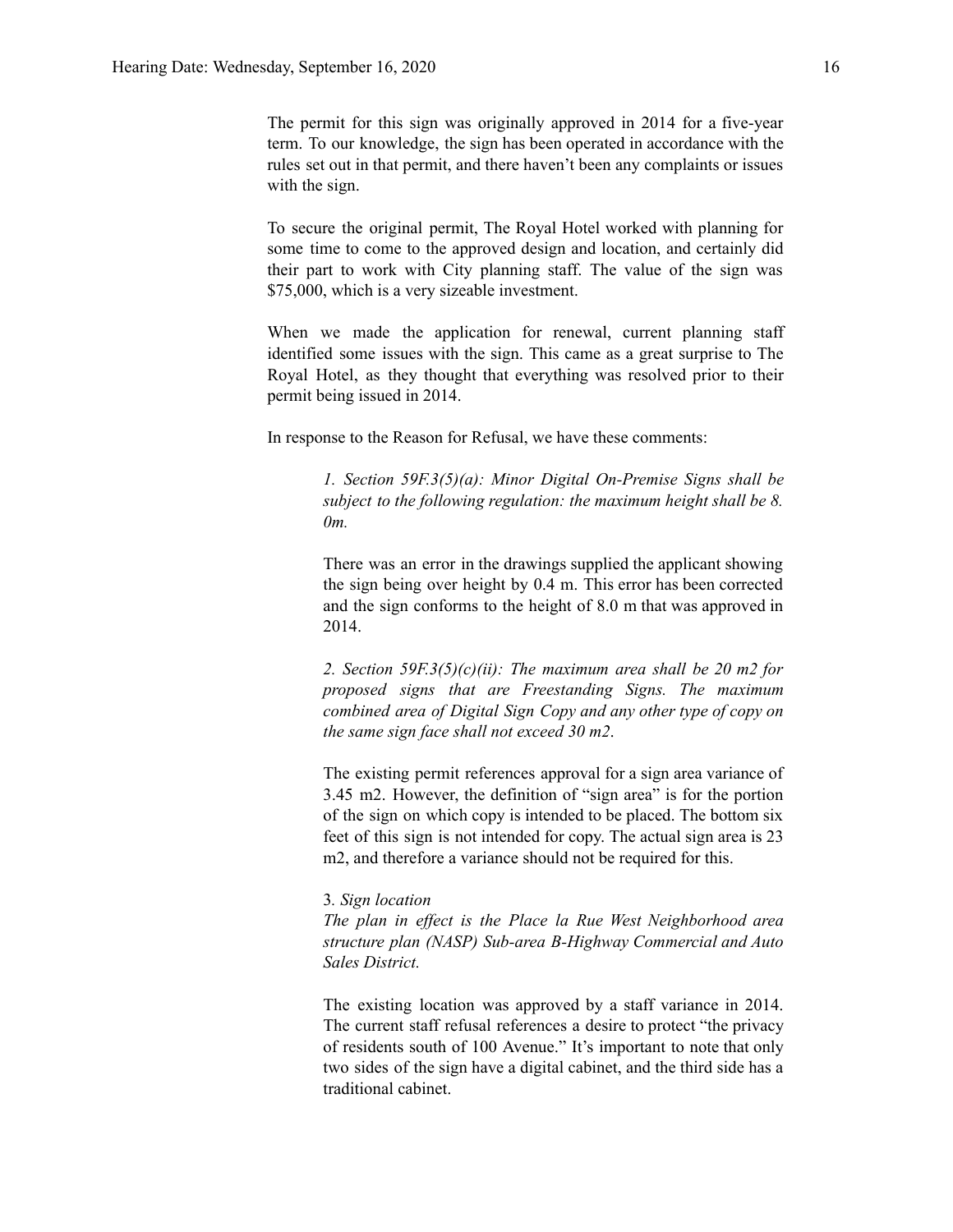The sign has been placed so that the digital sides are not visible from the residences to the south. Further, the sign is over 80 m from the nearest residential lot. We don't believe that the sign poses any negative impacts to nearby residents.

In summary, the sign was installed in 2014 in accordance with the approved permit, and in good faith that it would be re-approved as long as those rules were followed. We submit that The Royal Hotel has followed the rules of their permit and should be allowed to maintain their very valuable signage. We ask that a variance be granted to allow the freestanding sign with its digital component to remain.

Thank you for your consideration.

### *General Matters*

#### **Appeal Information:**

The *Municipal Government Act*, RSA 2000, c M-26 states the following:

#### **Grounds for Appeal**

**685(1)** If a development authority

- (a) fails or refuses to issue a development permit to a person,
- (b) issues a development permit subject to conditions, or
- (c) issues an order under section 645,

the person applying for the permit or affected by the order under section 645 may appeal to the subdivision and development appeal board.

**(2)** In addition to an applicant under subsection (1), any person affected by an order, decision or development permit made or issued by a development authority may appeal to the subdivision and development appeal board.

#### **Appeals**

**686(1)** A development appeal to a subdivision and development appeal board is commenced by filing a notice of the appeal, containing reasons, with the board,

- (a) in the case of an appeal made by a person referred to in section 685(1)
	- (i) with respect to an application for a development permit,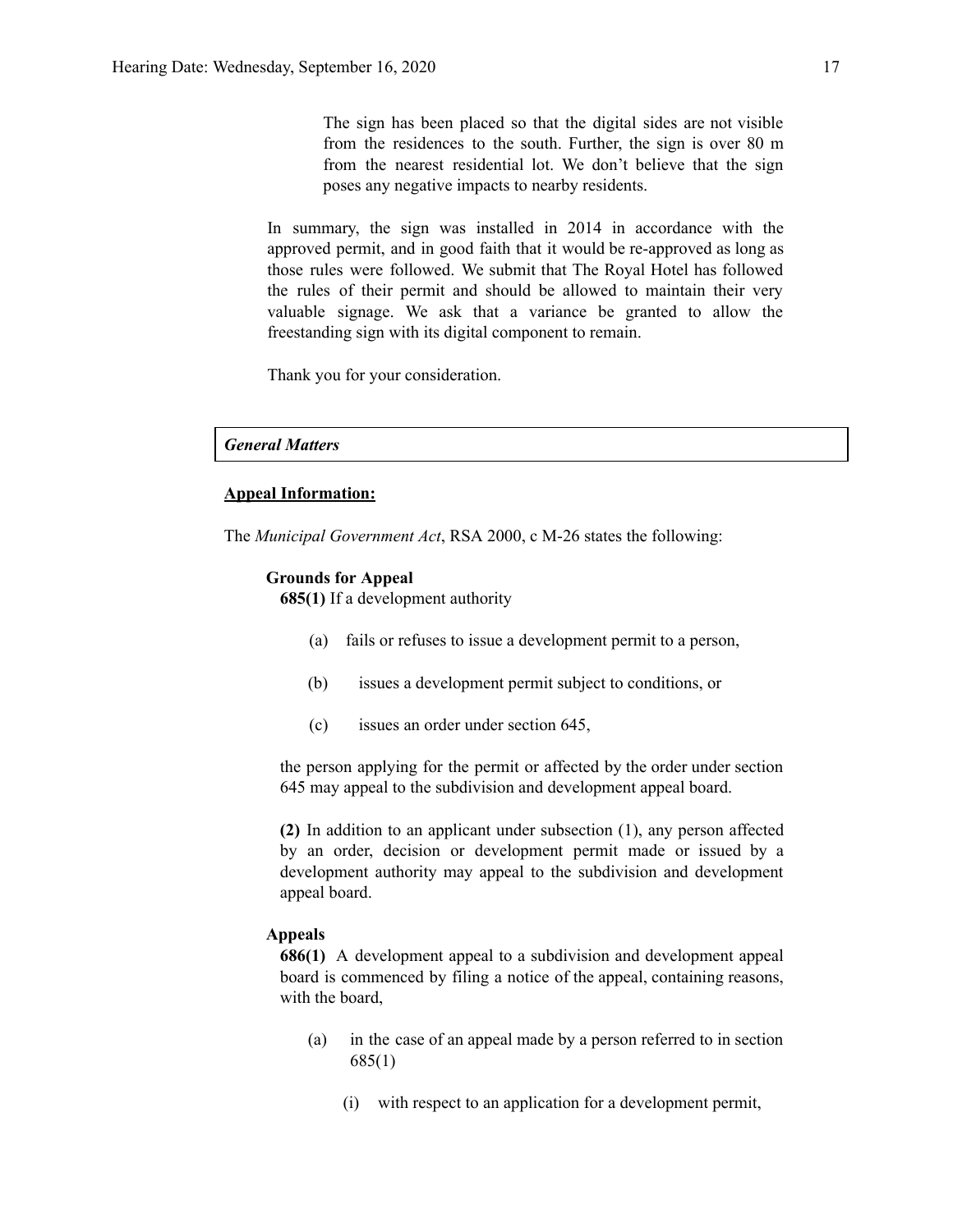- (A) within 21 days after the date on which the written decision is given under section 642, or
- (B) if no decision is made with respect to the application within the 40-day period, or within any extension of that period under section 684, within 21 days after the date the period or extension expires,
- or
- (ii) with respect to an order under section 645, within 21 days after the date on which the order is made, or
- (b) in the case of an appeal made by a person referred to in section 685(2), within 21 days after the date on which the notice of the issuance of the permit was given in accordance with the land use bylaw.

#### **Hearing and Decision**

**687(3)** In determining an appeal, the subdivision and development appeal board

…

- (a.1) must comply with the land use policies;
- (a.2) subject to section 638, must comply with any applicable statutory plans;
- (a.3) subject to clause (d), must comply with any land use bylaw in effect;
- (a.4) must comply with the applicable requirements of the regulations under the *Gaming, Liquor and Cannabis Act* respecting the location of premises described in a cannabis licence and distances between those premises and other premises;
	- …
	- (c) may confirm, revoke or vary the order, decision or development permit or any condition attached to any of them or make or substitute an order, decision or permit of its own;
	- (d) may make an order or decision or issue or confirm the issue of a development permit even though the proposed development does not comply with the land use bylaw if, in its opinion,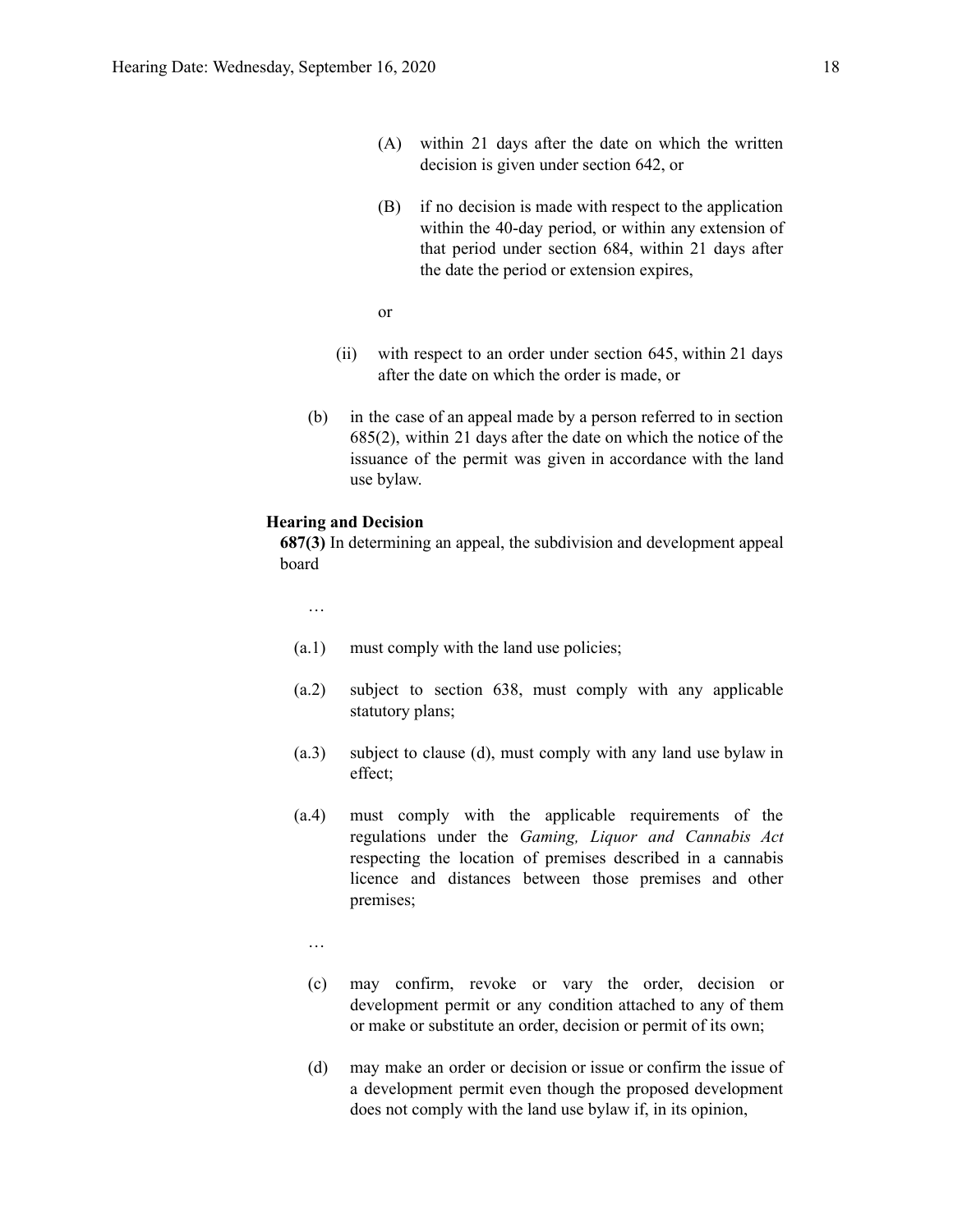- (i) the proposed development would not
	- (A) unduly interfere with the amenities of the neighbourhood, or
	- (B) materially interfere with or affect the use, enjoyment or value of neighbouring parcels of land,

and

(ii) the proposed development conforms with the use prescribed for that land or building in the land use bylaw.

#### **General Provisions from the** *Edmonton Zoning Bylaw:*

Under section 350.3(27), a **Minor Digital On-premises Sign** is a **Discretionary Use** in the **(CHY) Highway Corridor Zone**.

Under section 7.9(8), **Minor Digital On-premises Signs** means:

a Freestanding or Fascia Sign that contains Digital Copy, is a Permanent Sign, displays On-premises Advertising, and does not include moving effects, message transition effects, video images, or animation.

Under section 6.2, **Digital Copy** means:

the portion of a Sign that contains Copy that is remotely changed on or off Site and incorporates a technology or method allowing the Sign to change Copy without having to manually or mechanically replace the Sign face or its components.

Under section 6.2, a **Freestanding Sign** means "a Sign supported independently of a building."

Under section 6.2, **On-Premises Advertising** means:

Copy that only directs attention to a business, activity, product, service, or entertainment produced, offered for sale, or obtainable on the Site where the Sign is displayed.

Section 350.4(10) states "Signs shall comply with the regulations found in Schedule 59F."

Section 350.1 states that the **General Purpose** of the **(CHY) Highway Corridor Zone** is: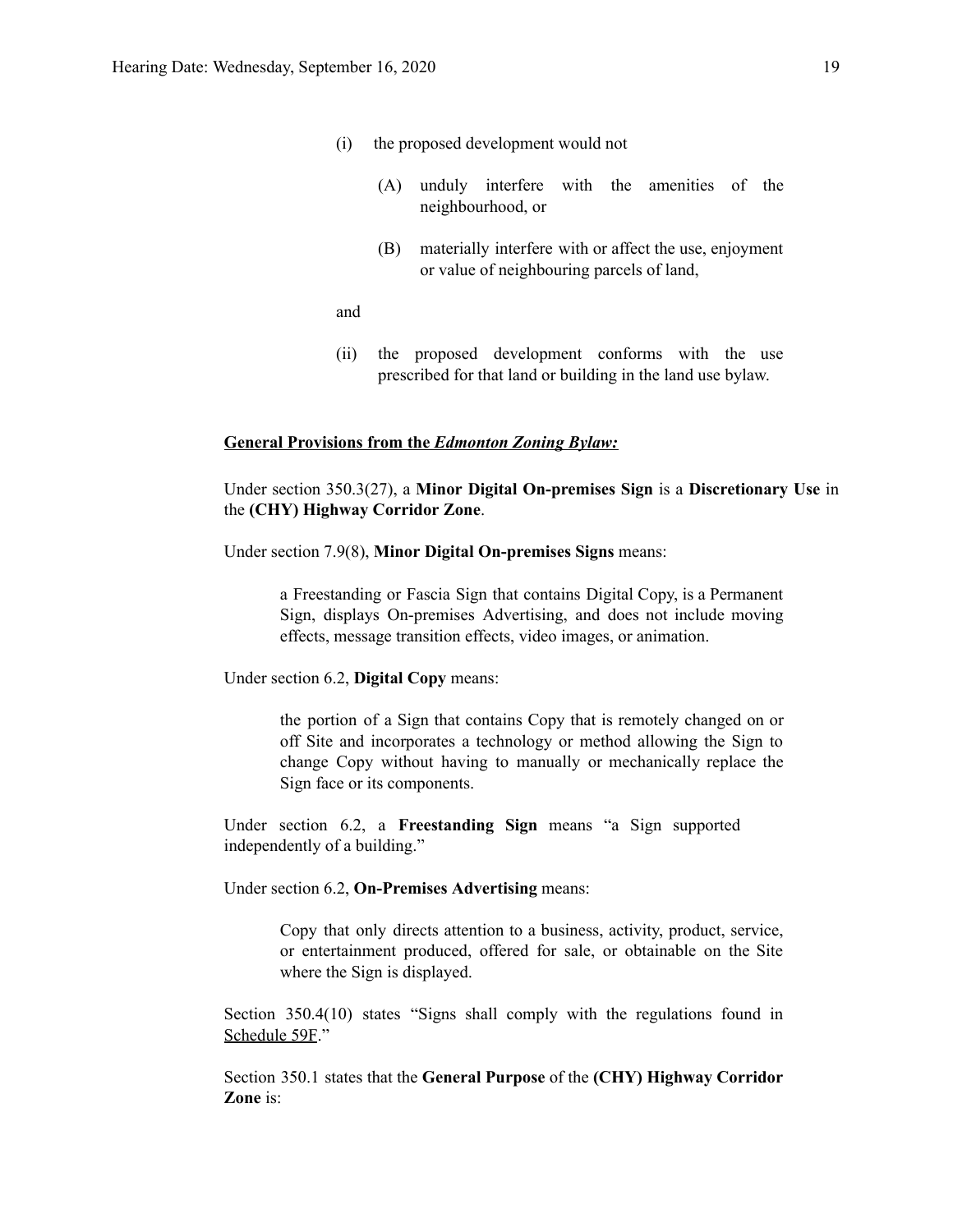to provide for high quality commercial development along those public roadways, which serve as entrance routes to the City or along limited access public roadways intended to provide a connection to entrance routes.

Section 813.1 states that the **General Purpose** of the **Major Commercial Corridors Overlay** is "to ensure that development along Major Commercial Corridors is visually attractive and that due consideration is given to pedestrian and traffic safety."

### *Height*

Schedule 59F.3(5)(a) states "the maximum Height shall be  $8.0 \text{ m}$ ."

Under section 6.2, **Height Signs** means "the vertical distance measured from the finished ground surface directly under the Sign to the highest point of the Sign."

#### **Development Officers Determination**

**1) Section 59F.3(5)(a): Minor Digital On-premises Signs shall be subject to the following regulations: the maximum Height shall be 8.0 m. Proposed: 8.4m Exceeds by: 0.4m**

[unedited]

#### *Area*

Schedule  $59F.3(5)(c)(ii)$  states:

the maximum Area shall be:

i. ...

ii.  $20 \text{ m}^2$  for proposed Signs that are Freestanding Signs. The maximum combined Area of Digital Sign Copy and any other type of Copy on the same Sign face shall not exceed  $30 \text{ m}^2$ .

Under section 6.1, **Sign Area** means:

the entire area of the Sign on which Copy is intended to be placed. In the case of double-faced or multi-faced Sign, only half of the area of each face of the Sign used to display advertising Copy shall be used in calculating the total Sign Area.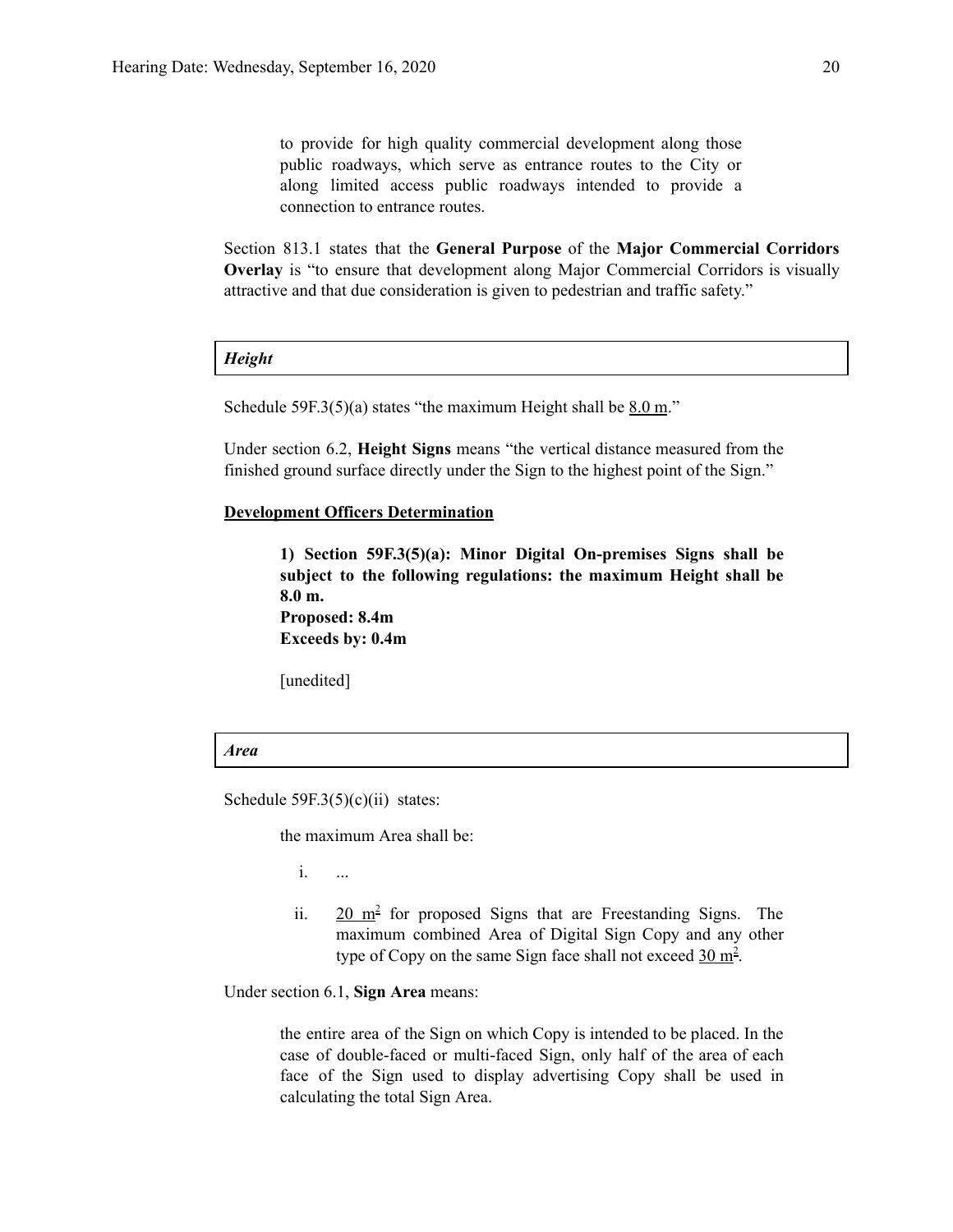Under section 6.1, **Copy Area** means "the total area of one or more geometric shapes, which contain all of the Copy on a Sign."

#### **Development Officers Determination**

**2) Section 59F.3(5)(c)(ii): The maximum Area shall be 20 m2 for proposed Signs that are Freestanding Signs. The maximum combined Area of Digital Sign Copy and any other type of Copy on the same Sign face shall not exceed 30 m2;**

**PROPOSED: 33.9m2 Exceeds by: 3.9m2**

[unedited]

*Place LaRue West Neighbourhood Area Structure Plan*

#### **Development Officers Determination**

**3) The plan in effect is the Place La Rue West Neighbourhood Area Structure Plan (NASP), Sub-area B - Highway Commercial and Auto Sales District**

**Section 4.2 - Sub-Area B**

**Land Use Policies (pg.20):**

**To implement these objectives, it is Council policy that:**

**4. The uses described in Section 5.1 will not be permitted on properties with frontage on 100 Avenue, where they are discretionary in the existing Zone and will not be allowed as uses in any future Direct Control Provision. Site design and signage will comply with the guidelines outlined in Sections 5.2 and 5.3.**

**Section 5.3 Signage Guidelines:**

**These guidelines will be applied to properties with frontage on 100 Avenue in the approval of all discretionary permits and in all future Direct Control Provisions to ensure the privacy of residents south of 100 Avenue.**

**5.3(1): Any sign listed as a discretionary use in a Zone is not allowed.**

**The proposed sign use is a Minor Digital On-premises Sign which is a Discretionary Use (350.3(27)) in the CHY Zone.**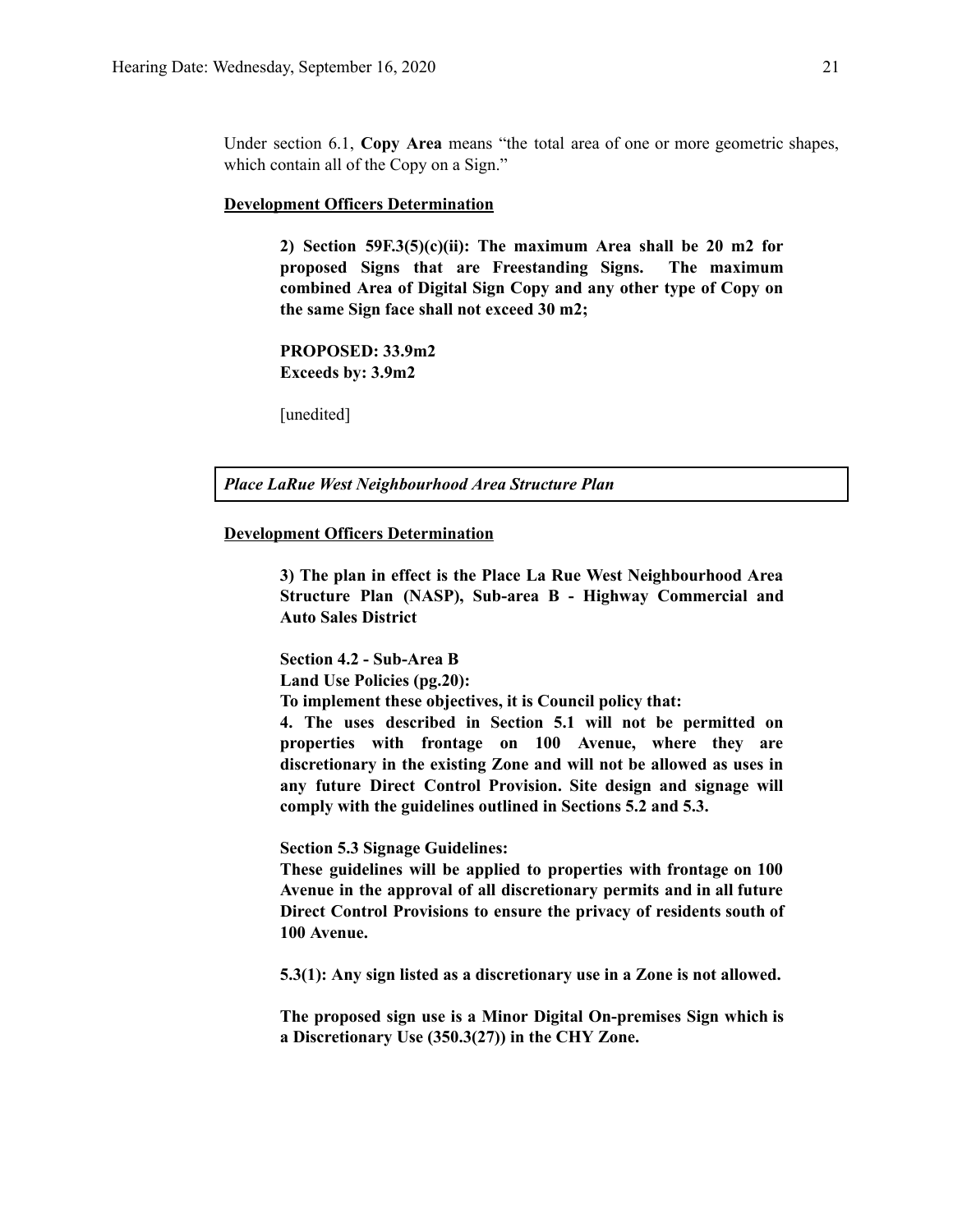**5.3(5): Signs are allowed within required yards if they are developed as a feature of the landscaped yard but are not to exceed a height of 10 m and any illumination is to be backlit only.**

**The proposed sign is a digital sign, so it is not "backlit"**

[unedited]

## Notice to Applicant/Appellant

Provincial legislation requires that the Subdivision and Development Appeal Board issue its official decision in writing within fifteen days of the conclusion of the hearing.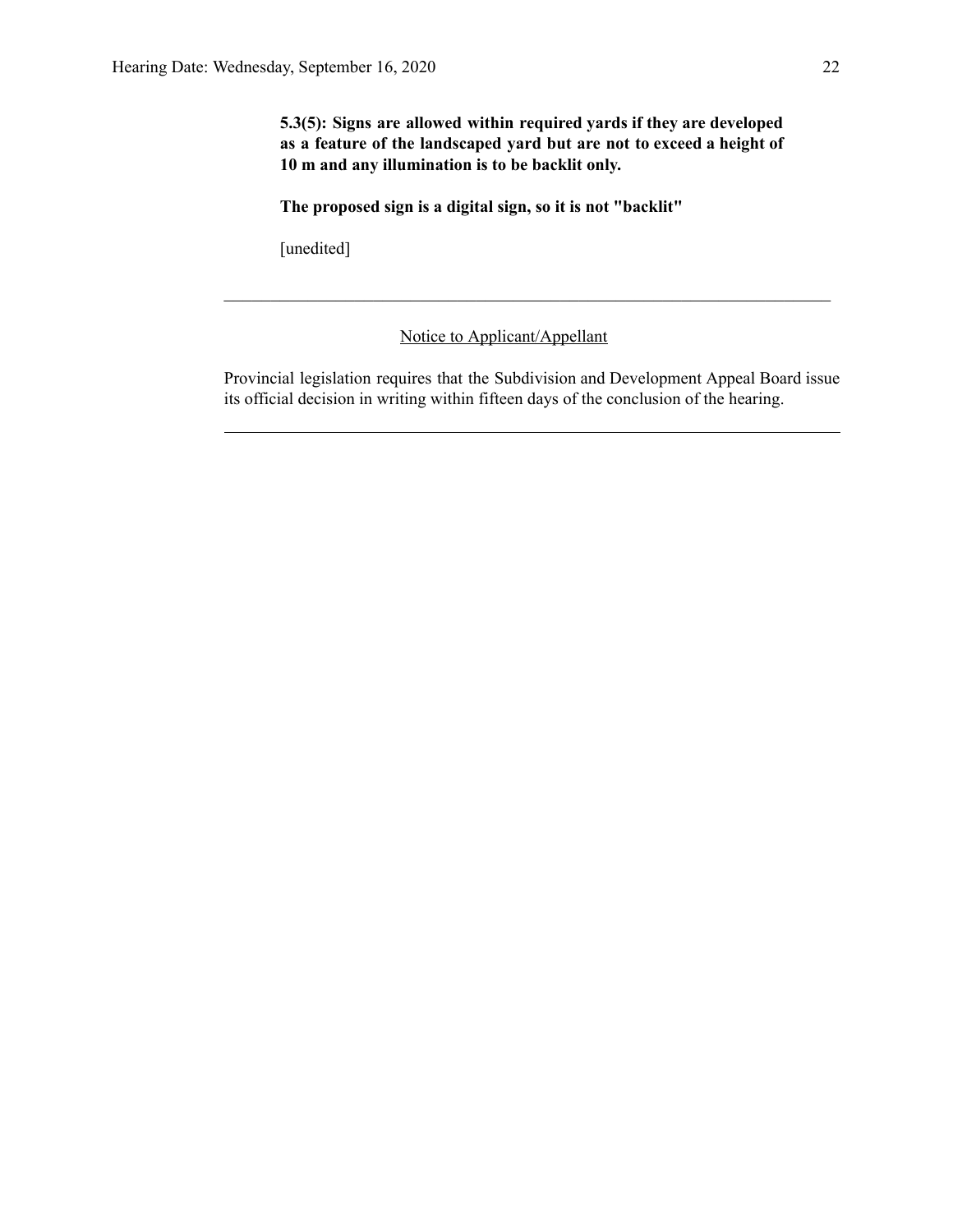| <b>Edmonton</b>                                    | <b>Application for</b>                                                                                                          | Project Number: 143901847-005<br><b>Application Date:</b><br>JUL 03, 2020<br>Printed:<br>August 24, 2020 at 8:30 AM<br>1 of 2<br>Page: |  |  |  |  |  |
|----------------------------------------------------|---------------------------------------------------------------------------------------------------------------------------------|----------------------------------------------------------------------------------------------------------------------------------------|--|--|--|--|--|
|                                                    | <b>Sign Combo Permit</b>                                                                                                        |                                                                                                                                        |  |  |  |  |  |
|                                                    | This document is a Development Permit Decision for the development application described below.                                 |                                                                                                                                        |  |  |  |  |  |
| <b>Applicant</b>                                   | Property Address(es) and Legal Description(s)                                                                                   |                                                                                                                                        |  |  |  |  |  |
|                                                    | 10010 - 178 STREET NW                                                                                                           |                                                                                                                                        |  |  |  |  |  |
|                                                    | Plan 9922363 Blk 10 Lot 7                                                                                                       |                                                                                                                                        |  |  |  |  |  |
|                                                    |                                                                                                                                 |                                                                                                                                        |  |  |  |  |  |
|                                                    |                                                                                                                                 |                                                                                                                                        |  |  |  |  |  |
|                                                    |                                                                                                                                 |                                                                                                                                        |  |  |  |  |  |
| <b>Scope of Application</b>                        |                                                                                                                                 |                                                                                                                                        |  |  |  |  |  |
| ROYAL HOTEL   STEELS).                             | To install a Minor Digital On-premises Sign (Freestanding) (3-Sided Sign, 2-digital panels facing 100 Ave and 178 st)(EXECUTIVE |                                                                                                                                        |  |  |  |  |  |
| <b>Permit Details</b>                              |                                                                                                                                 |                                                                                                                                        |  |  |  |  |  |
| ASA Sticker No./Name of Engineer:                  | Class of Permit:                                                                                                                |                                                                                                                                        |  |  |  |  |  |
| Construction Value: 15000                          | Expiry Date:                                                                                                                    |                                                                                                                                        |  |  |  |  |  |
|                                                    |                                                                                                                                 |                                                                                                                                        |  |  |  |  |  |
| Fascia Off-premises Sign: 0                        | Freestanding Off-premises Sign: 0                                                                                               |                                                                                                                                        |  |  |  |  |  |
| Fascia On-premises Sign: 0                         |                                                                                                                                 | Freestanding On-premises Sign: 0                                                                                                       |  |  |  |  |  |
| Roof Off-premises Sign: 0                          | Projecting Off-premises Sign: 0                                                                                                 |                                                                                                                                        |  |  |  |  |  |
| Roof On-premises Sign: 0                           | Projecting On-premises Sign: 0                                                                                                  |                                                                                                                                        |  |  |  |  |  |
| Minor Digital On-premises Sign: 2                  |                                                                                                                                 | Replacement Panel on Existing Sign: 0                                                                                                  |  |  |  |  |  |
| Minor Digital Off-premises Sign: 0                 | Comprehensive Sign Design: 0                                                                                                    |                                                                                                                                        |  |  |  |  |  |
| Minor Digital On/Off-premises Sign: 0              | Major Digital Sign: 0                                                                                                           |                                                                                                                                        |  |  |  |  |  |
| <b>Development Application Decision</b><br>Refused |                                                                                                                                 |                                                                                                                                        |  |  |  |  |  |
| <b>Issue Date:</b>                                 | Development Authority: NOORMAN, BRENDA                                                                                          |                                                                                                                                        |  |  |  |  |  |
|                                                    |                                                                                                                                 |                                                                                                                                        |  |  |  |  |  |
|                                                    |                                                                                                                                 |                                                                                                                                        |  |  |  |  |  |
|                                                    |                                                                                                                                 |                                                                                                                                        |  |  |  |  |  |
|                                                    |                                                                                                                                 |                                                                                                                                        |  |  |  |  |  |
|                                                    |                                                                                                                                 |                                                                                                                                        |  |  |  |  |  |
|                                                    |                                                                                                                                 |                                                                                                                                        |  |  |  |  |  |
|                                                    |                                                                                                                                 |                                                                                                                                        |  |  |  |  |  |
|                                                    |                                                                                                                                 |                                                                                                                                        |  |  |  |  |  |
|                                                    |                                                                                                                                 |                                                                                                                                        |  |  |  |  |  |
|                                                    |                                                                                                                                 |                                                                                                                                        |  |  |  |  |  |
|                                                    |                                                                                                                                 |                                                                                                                                        |  |  |  |  |  |
|                                                    |                                                                                                                                 |                                                                                                                                        |  |  |  |  |  |
|                                                    |                                                                                                                                 |                                                                                                                                        |  |  |  |  |  |
|                                                    |                                                                                                                                 |                                                                                                                                        |  |  |  |  |  |
|                                                    |                                                                                                                                 |                                                                                                                                        |  |  |  |  |  |
|                                                    |                                                                                                                                 |                                                                                                                                        |  |  |  |  |  |
| <b>THIS IS NOT A PERMIT</b>                        |                                                                                                                                 |                                                                                                                                        |  |  |  |  |  |
|                                                    |                                                                                                                                 |                                                                                                                                        |  |  |  |  |  |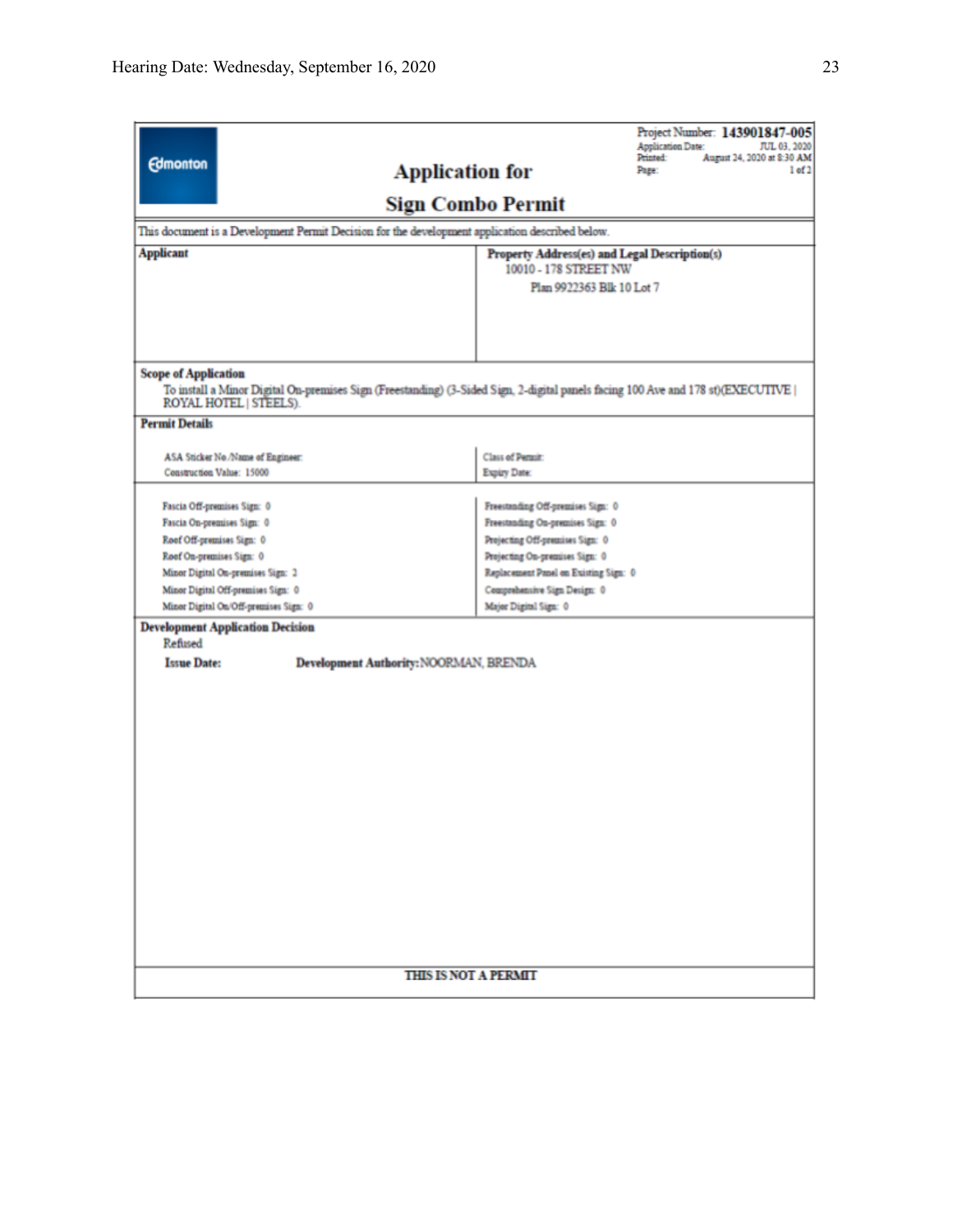| <b>Edmonton</b>                                                                                                                                                                                          |                                                                                                                                                                                                                                                                                                                                                                                                                                                        |                                                     | <b>Application for</b>                     |                      | Project Number: 143901847-005<br><b>Application Date:</b><br>JUL 03, 2020<br>Printed:<br>August 24, 2020 at 8:30 AM<br>2 of 2<br>Page: |  |  |  |
|----------------------------------------------------------------------------------------------------------------------------------------------------------------------------------------------------------|--------------------------------------------------------------------------------------------------------------------------------------------------------------------------------------------------------------------------------------------------------------------------------------------------------------------------------------------------------------------------------------------------------------------------------------------------------|-----------------------------------------------------|--------------------------------------------|----------------------|----------------------------------------------------------------------------------------------------------------------------------------|--|--|--|
|                                                                                                                                                                                                          |                                                                                                                                                                                                                                                                                                                                                                                                                                                        |                                                     | <b>Sign Combo Permit</b>                   |                      |                                                                                                                                        |  |  |  |
| <b>Reason for Refusal</b><br>8.0 <sub>m</sub>                                                                                                                                                            | Proposed: 8.4m<br>Exceeds by: 0.4m                                                                                                                                                                                                                                                                                                                                                                                                                     |                                                     |                                            |                      | 1) Section 59F.3(5)(a): Minor Digital On-premises Signs shall be subject to the following regulations: the maximum Height shall be     |  |  |  |
|                                                                                                                                                                                                          | 2) Section 59F.3(5)(c)(ii): The maximum Area shall be 20 m2 for proposed Signs that are Freestanding Signs. The maximum<br>combined Area of Digital Sign Copy and any other type of Copy on the same Sign face shall not exceed 30 m2;                                                                                                                                                                                                                 |                                                     |                                            |                      |                                                                                                                                        |  |  |  |
|                                                                                                                                                                                                          | PROPOSED: 33.9m2<br>Exceeds by: 3.9m2                                                                                                                                                                                                                                                                                                                                                                                                                  |                                                     |                                            |                      |                                                                                                                                        |  |  |  |
|                                                                                                                                                                                                          | 3) The plan in effect is the Place La Rue West Neighbourhood Area Structure Plan (NASP), Sub-area B - Highway Commercial and<br><b>Auto Sales District</b>                                                                                                                                                                                                                                                                                             |                                                     |                                            |                      |                                                                                                                                        |  |  |  |
|                                                                                                                                                                                                          | Section 4.2 - Sub-Area B<br>Land Use Policies (pg.20):<br>To implement these objectives, it is Council policy that:<br>4. The uses described in Section 5.1 will not be permitted on properties with frontage on 100 Avenue, where they are discretionary<br>in the existing Zone and will not be allowed as uses in any future Direct Control Provision. Site design and signage will comply<br>with the guidelines outlined in Sections 5.2 and 5.3. |                                                     |                                            |                      |                                                                                                                                        |  |  |  |
|                                                                                                                                                                                                          | Section 5.3 Signage Guidelines:<br>These guidelines will be applied to properties with frontage on 100 Avenue in the approval of all discretionary permits and in all<br>future Direct Control Provisions to ensure the privacy of residents south of 100 Avenue.                                                                                                                                                                                      |                                                     |                                            |                      |                                                                                                                                        |  |  |  |
|                                                                                                                                                                                                          | 5.3(1): Any sign listed as a discretionary use in a Zone is not allowed.                                                                                                                                                                                                                                                                                                                                                                               |                                                     |                                            |                      |                                                                                                                                        |  |  |  |
|                                                                                                                                                                                                          | The proposed sign use is a Minor Digital On-premises Sign which is a Discretionary Use (350.3(27)) in the CHY Zone.                                                                                                                                                                                                                                                                                                                                    |                                                     |                                            |                      |                                                                                                                                        |  |  |  |
|                                                                                                                                                                                                          | 5.3(5): Signs are allowed within required yards if they are developed as a feature of the landscaped yard but are not to exceed a<br>height of 10 m and any illumination is to be backlit only.                                                                                                                                                                                                                                                        |                                                     |                                            |                      |                                                                                                                                        |  |  |  |
|                                                                                                                                                                                                          | The proposed sign is a digital sign, so it is not "backlit".                                                                                                                                                                                                                                                                                                                                                                                           |                                                     |                                            |                      |                                                                                                                                        |  |  |  |
| <b>Rights of Appeal</b><br>The Applicant has the right of appeal within 21 days after the date on which the decision is made, as outlined in Section 683<br>through 689 of the Municipal Government Act. |                                                                                                                                                                                                                                                                                                                                                                                                                                                        |                                                     |                                            |                      |                                                                                                                                        |  |  |  |
| Fees                                                                                                                                                                                                     |                                                                                                                                                                                                                                                                                                                                                                                                                                                        |                                                     |                                            |                      |                                                                                                                                        |  |  |  |
| <b>Total GST Amount:</b><br><b>Totals for Permit:</b>                                                                                                                                                    | Sign Dev Appl Fee - Digital Signs                                                                                                                                                                                                                                                                                                                                                                                                                      | <b>Fee Amount</b><br>\$934.00<br>\$0.00<br>\$934.00 | <b>Amount Paid</b><br>\$934.00<br>\$934.00 | Receipt#<br>06645399 | <b>Date Paid</b><br>Jul 28, 2020                                                                                                       |  |  |  |
|                                                                                                                                                                                                          |                                                                                                                                                                                                                                                                                                                                                                                                                                                        |                                                     |                                            |                      |                                                                                                                                        |  |  |  |
| THIS IS NOT A PERMIT                                                                                                                                                                                     |                                                                                                                                                                                                                                                                                                                                                                                                                                                        |                                                     |                                            |                      |                                                                                                                                        |  |  |  |
|                                                                                                                                                                                                          |                                                                                                                                                                                                                                                                                                                                                                                                                                                        |                                                     |                                            |                      |                                                                                                                                        |  |  |  |